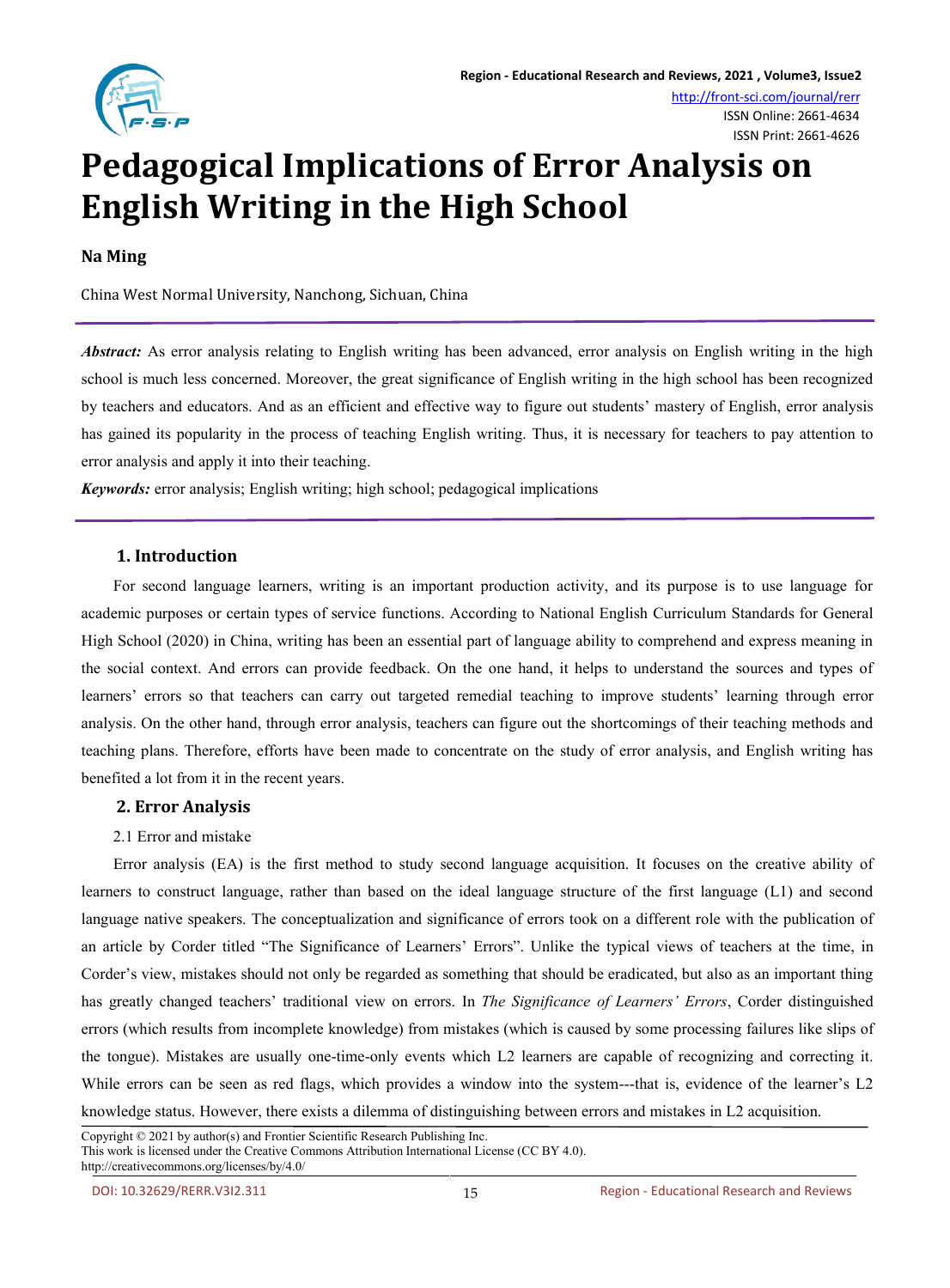#### 2.2 Steps of error analysis

Corder proposed a procedure with five steps to analyze learners' errors: to collect sample of language learners; to identify errors; to describe errors; to explain errors, and to evaluate errors. While M. Gass and Selinker proposed many steps when performing error analysis, including collecting data, identifying errors, classifying errors, quantifying errors, analyzing sources, and remediating them.

## 2.3 Sources of errors

Interlingual errors (resulting from negative transfer or interference from L1) refer to errors caused by the learner's native language transfer. For instance, the incorrect French sentence "Elle regarde les" is written according to the English word order "She sees them" instead of the correct French sentence "Elle les regarde" ("She them sees"). Intralingual error (not attributable to cross-linguistic influence) results from faulty or partiallearning of the target language, rather than language transfer. In addition, there are other factors which result in errors, such as context of learning, communication, cultural factors and personal factors .

## **3. Errors in English Writing in the High School**

Lin, Duan and Zhang reviews the second language errors analysis of L2 writing in China from contents, objects to writing styles. The research objects and writing styles are relatively extensive, but researches on college students (74.8%) are much more than middle school students. Research shows that the most common error types of high school English writing can be divided into ontology error, text error, and discourse error. Therefore, this research will focus on three types: ontology error, texterror, and discourse error.

#### 3.1 Ontology errors

Ontology errors include word spelling, punctuation and capitalization errors. Word spelling errors can be attributed to L2 learners' inadequacy of knowledge in vocabulary. Liu identified three factors accounting for punctuation errors: the negative transfer from native language, lack of knowledge in punctuation and illogical thinking and expression. Both word spelling and punctuation errors probably result from faulty or partial learning of English rather than from language transfer. Thus, both of them can be included in intralingual errors. However, the capitalization error is caused by the language conversion of Chinese, because Chinese is not capitalized.

#### 3.2 Text errors

Text errors include lexical and grammatical errors. The most prominent lexical errors in English writing are lexical collocation, verbs, prepositions and nouns. While grammatical errors mainly focus on tense, voice, subject-verb agreement and inflectional changes.

#### 3.3 Discourse errors

Discourse errors mainly include coherence and pragmatic errors, of which coherence is the most common. Students' lack of knowledge on coherence deeply restricts the accuracy of their writing.

#### **4. Pedagogical Implications**

Perhaps the most common justification for error analysis in L2 acquisition is that errors are considerably significant in L2 acquisition for both teachers and learners. Also, in the same influential article, Corder noted that errors could be of great significant in three aspects. First, they provided the teacher with information about how much the learner had learned. Second, they provided the researcher with evidence of how language was learned. Third, they served as devices by which the learner discovered the rules of the target language. Through error correction, teachers have made great contributions to the learning of second language learners.<br>Teachers should update their concepts of error analysis in the course of English writing teaching. In traditional